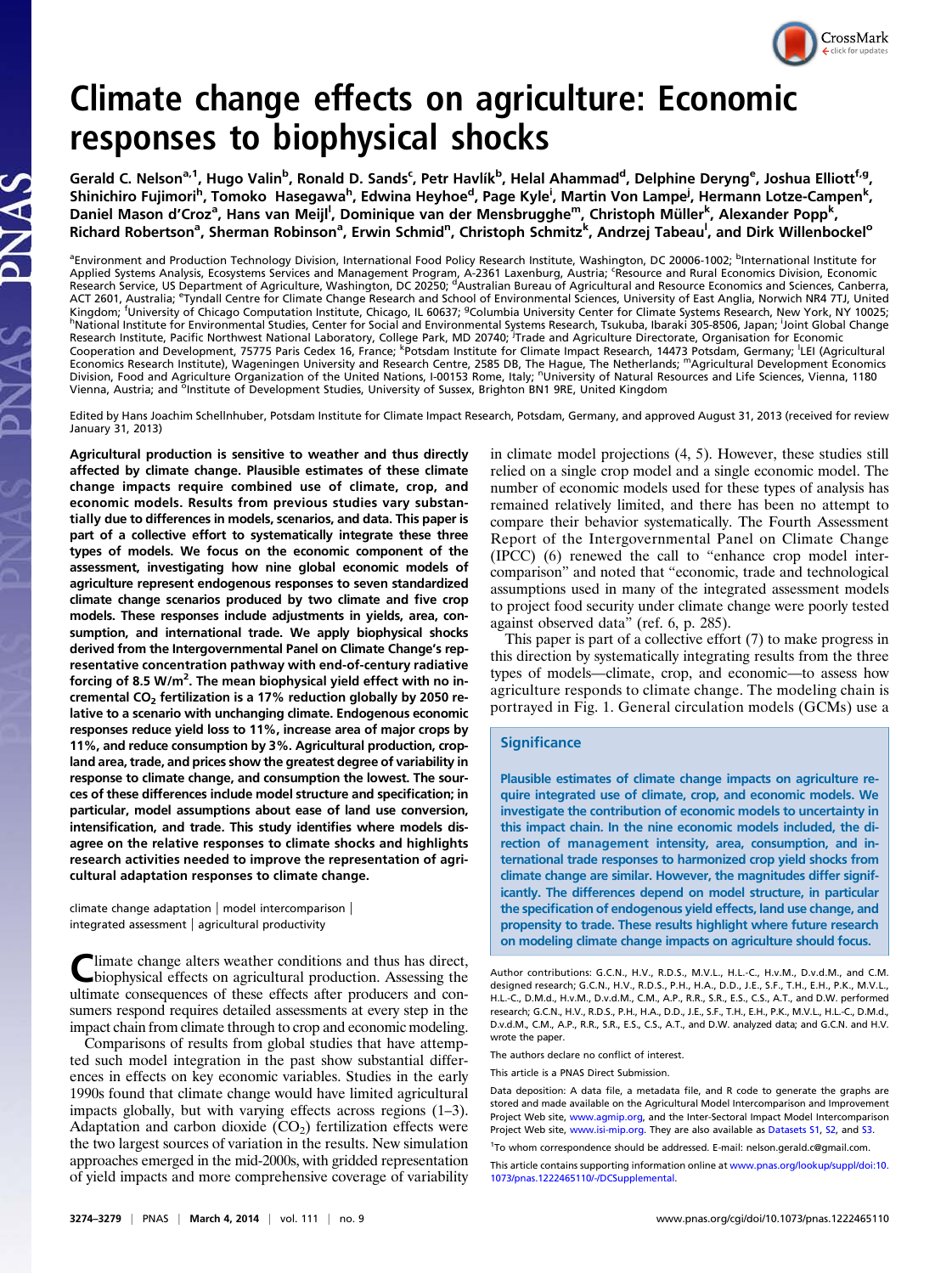

Fig. 1. The impact modeling chain from climate through to crop and economic effects. Abbreviations: Temp, temperature; Prec, precipitation; Cons, consumption.

representative (greenhouse gas) concentration pathway (RCP) to produce data on changes in climate variables such as temperature and precipitation. Process-based models of crop growth use the climate results as inputs to simulate biophysical yield effects, and these, in turn, become inputs into economic models. The economic models then simulate the responses of key economic variables to the changes in biophysical crop yields.

This paper focuses on the endogenous responses of the economic models. Conceptually, the initial effect of climate change that reduces yields (given existing practices) is a leftward shift of the supply curve, reducing production and raising prices. Consumers respond by reducing consumption of more expensive crops and shifting to other goods. Producers respond by changing farm-level management practices and increasing the amount of acreage under these crops. Global reallocation of production and consumption through international trade further alters climate change impacts on global agriculture. The economic models represented in this paper all capture these general effects but have large differences in the relative contribution of these response options. The models represent a diversity of approaches to describing human-nature interactions, with five computable general equilibrium (CGE) models covering the full economy and four partial equilibrium models specialized in agriculture, including two grid-cell–based optimization models (see [Table S1](http://www.pnas.org/lookup/suppl/doi:10.1073/pnas.1222465110/-/DCSupplemental/pnas.201222465SI.pdf?targetid=nameddest=ST1) for more details).

Results from seven scenarios on biophysical crop yield changes under climate change (described in [Table S2\)](http://www.pnas.org/lookup/suppl/doi:10.1073/pnas.1222465110/-/DCSupplemental/pnas.201222465SI.pdf?targetid=nameddest=ST2) are compared across the nine economic models used in the exercise. These scenarios are based on a combination of five different crop models and two general circulation models. In the economic models, the climate change effects on agricultural productivity are added to a reference scenario that harmonizes socioeconomic and exogenous agricultural productivity drivers; other drivers and parameter choices remain specific to each model. All climate change scenarios use the same RCP (RCP 8.5), which is the most extreme of the emissions pathway scenarios developed for the IPCC's Fifth Assessment Report. The crop models use a constant  $CO<sub>2</sub>$  level equal to that of the early 2000s.

The standardization of model outputs allows us to compare the effects of the exogenous climate change shock on yields (YEXO) arising from differences in crop model outputs for four crop aggregates—coarse grains, oil seeds, wheat, and rice which collectively account for about 70% of global crop harvested area. The differences in the endogenous responses in the economic models are measured through changes in 2050 in final yields (YTOT), crop area (AREA), net imports relative to production in the reference scenario (TRSH), and consumption (CONS) that accompany the market price effects (PRICE) of the climate shock.

## **Results**

Endogenous Responses in the Economic Models Distribute the Effects of Climate Change. Together with the assumption of no incremental yield effects from  $CO<sub>2</sub>$  fertilization, the mean biophysical effect of the climate change shock on yields (YEXO) of the four crop groups and 13 regions of the globe is a 17% decline. The distribution of the biophysical yield shocks (SD of  $\pm$ 13%) arises from both the heterogeneous impacts of climate change over crops and geography, and the diversity of modeling approaches in the GCM and crop models (8).

Fig. 2 provides an overview of how the initial shock at the crop and the regional level propagates through the response options in the economic modeling. The economic models transfer the shock effect to the response variables. Producers respond to the price increase associated with the shock both by intensifying management practices [the final yield change (YTOT) is a mean decline of 11%] and by altering the area devoted to these crops (AREA), resulting in a mean area increase of 11%. The combined yield decline and area increase result in a mean decline in production of only 2%. Consumption (CONS) also declines only slightly (mean decline of 3%). Changes in trade shares cancel out across regions but the share of global trade in world production increases by  $1\%$  on average (see [Fig. S1](http://www.pnas.org/lookup/suppl/doi:10.1073/pnas.1222465110/-/DCSupplemental/pnas.201222465SI.pdf?targetid=nameddest=SF1) for world aggregated effects). Finally, average producer prices (PRICE) increase by 20%. The direction of responses described above are common to all models, as can be seen in the correlation matrix [\(Tables S3](http://www.pnas.org/lookup/suppl/doi:10.1073/pnas.1222465110/-/DCSupplemental/pnas.201222465SI.pdf?targetid=nameddest=ST3)– [S5](http://www.pnas.org/lookup/suppl/doi:10.1073/pnas.1222465110/-/DCSupplemental/pnas.201222465SI.pdf?targetid=nameddest=ST5)). However, the magnitude of responses varies significantly across models, crops, and regions ([Figs. S2](http://www.pnas.org/lookup/suppl/doi:10.1073/pnas.1222465110/-/DCSupplemental/pnas.201222465SI.pdf?targetid=nameddest=SF2)–[S4\)](http://www.pnas.org/lookup/suppl/doi:10.1073/pnas.1222465110/-/DCSupplemental/pnas.201222465SI.pdf?targetid=nameddest=SF4).

More Heterogeneous Responses in Production than Consumption. The second interesting pattern of model responses is the change in variance of the shock across geography, crops, and scenarios along the modeling chain, displayed as box plots in Fig. 2. Economic adjustment occurs through the endogenous PRICE



Fig. 2. Variability of key crop and economic model results across crop aggregates ( $n = 4$ ), models ( $n = 9$ ), scenarios ( $n = 7$ ), and regions ( $n = 13$ ). Box-and-whiskers plots for key crop and economic model results. The variables YEXO, YTOT, AREA, PROD, CONS, and PRICE are reported as percentage change for a climate change scenario relative to the reference scenario (with constant climate) in 2050. TRSH is the change in net imports relative to reference scenario production in 2050. Total  $n$  is not equal to the full product of dimensions because region–crop pairs without production and consumption in the baseline of a model are not represented for that model. The boxes represent first and third quartiles, and the whiskers show 5–95% intervals of results. The thick black line represents the median, and the thin red dotted line, the mean value.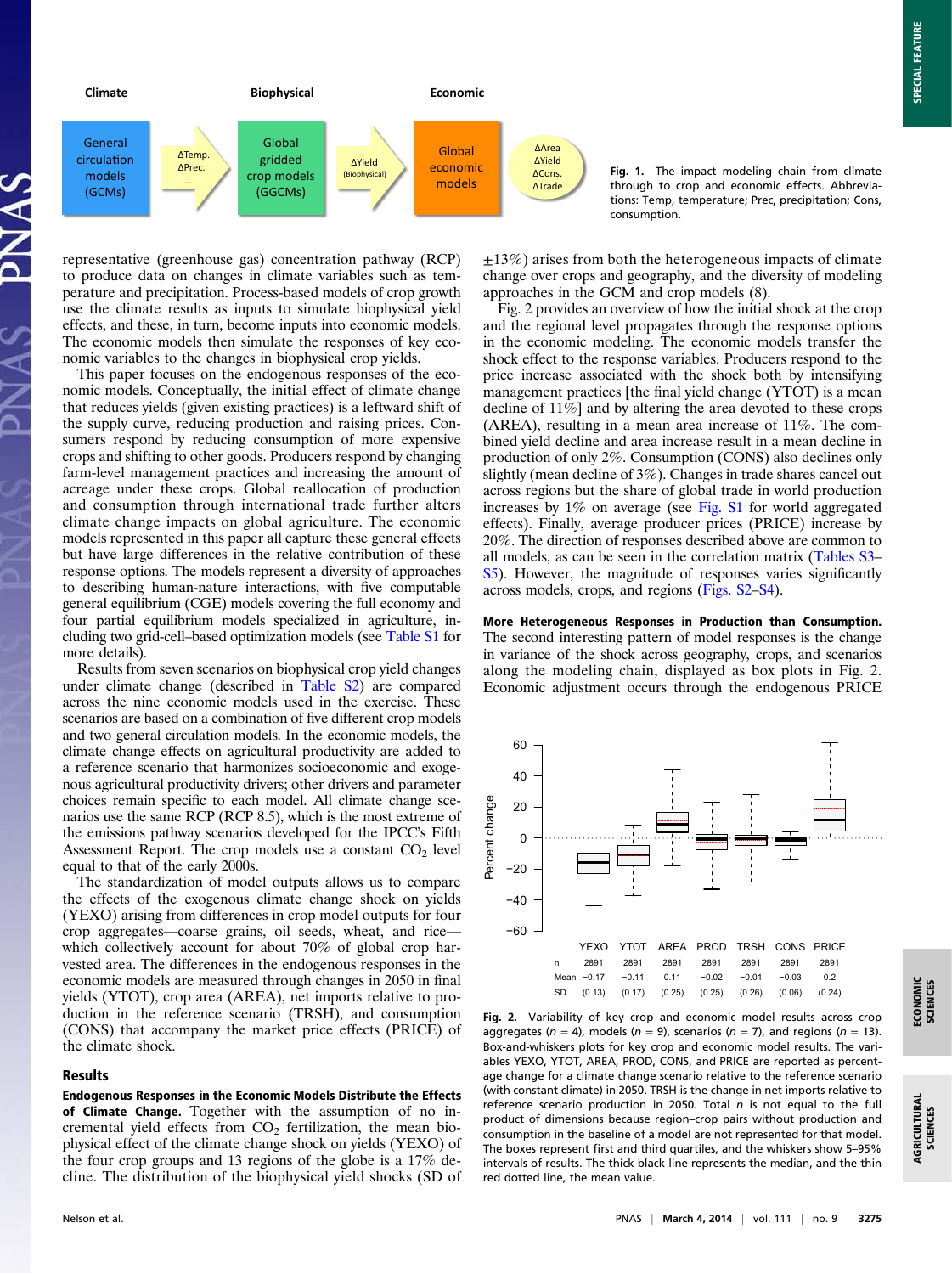variable, which has variation comparable to variables AREA, PROD, and TRSH. Variation in the initial productivity shock YEXO (SD of 13%) is similar to that of equilibrium yield YTOT (SD of 17%). Variability values for agricultural area (AREA), production (PROD), and trade share (TRSH) are similar in size (SD of 25–26%) and substantially larger than those for yields. Consumption (CONS) (SD of 6%) has the smallest variation of all variables in Fig. 2.

Model-specific results ([Fig. S2\)](http://www.pnas.org/lookup/suppl/doi:10.1073/pnas.1222465110/-/DCSupplemental/pnas.201222465SI.pdf?targetid=nameddest=SF2) show notable differences in shock propagation from YEXO through yield and area responses to PROD, a point to which we return below. Part of these differences can be explained by model-specific differences in regional impacts. This can be seen by comparing Fig. 2 with [Figs.](http://www.pnas.org/lookup/suppl/doi:10.1073/pnas.1222465110/-/DCSupplemental/pnas.201222465SI.pdf?targetid=nameddest=SF1) [S1](http://www.pnas.org/lookup/suppl/doi:10.1073/pnas.1222465110/-/DCSupplemental/pnas.201222465SI.pdf?targetid=nameddest=SF1) and [S5](http://www.pnas.org/lookup/suppl/doi:10.1073/pnas.1222465110/-/DCSupplemental/pnas.201222465SI.pdf?targetid=nameddest=SF5) that display world aggregates for the complete sample and by model. Consumption responds little because food demand globally is less sensitive to price changes than other variables. This effect is particularly visible when comparing the correlation of PRICE and CONS to the correlations of PRICE and other endogenous responses in the models [\(Table S6](http://www.pnas.org/lookup/suppl/doi:10.1073/pnas.1222465110/-/DCSupplemental/pnas.201222465SI.pdf?targetid=nameddest=ST6) and [Fig. S6\)](http://www.pnas.org/lookup/suppl/doi:10.1073/pnas.1222465110/-/DCSupplemental/pnas.201222465SI.pdf?targetid=nameddest=SF6). The large variability in trade and area responses is the result of varying assumptions about trade flexibility and ease of land conversion in the models.

Analysis of variance (Table 1) allows us to investigate the individual contributions of a number of sources of variation for the seven response variables described above. Specifically, the variables' responses are assessed for effects by economic model  $(n =$ 9), crop type  $(n = 4)$ , region  $(n = 13)$ , and scenario  $(n = 7)$ , which we further decompose by GCM  $(n = 2)$  and crop model  $(n = 5)$ . The sum of squared error (Sum Sq.) column in Table 1 displays the magnitude of total variance attributed to each source, with the remaining variance allocated to residuals. The mean squared error (Mean Sq.) column adjusts for the number of items in each group and provides an indication of the relative contribution of sources.

Variability in the exogenous productivity shock YEXO is primarily due to crop model and region. The only contribution from the economic models is due to differences in model-specific product and regional differences in how the shock is implemented. Final yield YTOT demonstrates the transition toward variation contributed by economic models, which is now the grouping with the largest contribution to variation. This pattern continues in agricultural area (AREA) and production (PROD), with large contributions from models to variability. Consumption (CONS) is an interesting variable, again with economic models as the largest contributor to variability, but with very low contributions from other groupings, and it has the smallest total sum of squared errors of all economic variables. For TRSH, only the region is a significant source of variability because in other dimensions net imports sum to zero. Model-specific responses for scenarios and variables are available in [Figs. S7](http://www.pnas.org/lookup/suppl/doi:10.1073/pnas.1222465110/-/DCSupplemental/pnas.201222465SI.pdf?targetid=nameddest=SF7)–[S16.](http://www.pnas.org/lookup/suppl/doi:10.1073/pnas.1222465110/-/DCSupplemental/pnas.201222465SI.pdf?targetid=nameddest=SF16)

Distribution of Responses Across Models. More in-depth analysis of model responses is required to understand the origins of heterogeneity introduced along the chain of variables. For this purpose,

Fig. 3 graphs univariate regression lines of response variables of each model against the initial shock (YEXO). The slope coefficient reflects the local response and can be roughly interpreted as an elasticity. A value of 1 indicates that a change in the climate shock generates an equivalent percentage change in the response variable; for yields, this means there is no endogenous response at the regional level. An intercept that differs from zero indicates that a local change arises from effects elsewhere via price effects transmitted through international trade. Table 2 reports regression results by individual model and by model type (general or partial equilibrium). One additional variable is added to the regression analysis to isolate the pure endogenous yield response (YENDO) (see *Methods* for more details).

Yield response varies by model with four different patterns. Four models [Asia-Pacific Integrated Model (AIM), The Global Change Assessment Model (GCAM), The International Model for Policy Analysis of Agricultural Commodities and Trade (IMPACT), and The Modular Applied General Equilibrium Tool (MAGNET)] appear relatively unresponsive in terms of productivity management, with the YTOT slope coefficient close to 1 (little or no significant endogenous yield response YENDO to climate change). Three other models [The Environmental Impact and Sustainability Applied General Equilibrium model (ENVISAGE), Future Agricultural Resources Model (FARM), and Global Trade and Environment Model GTEM)] show a significant management response to regional shocks but responses are mainly local (large negative slope value for YENDO and intercept close to 0). These models compensate the most through intensification in regions where yields are most severely affected. The final yield reduction is reduced on average to 65% of the initial shock for ENVISAGE and 32% for GTEM. A third pattern, represented by the MAgPIE model, is characterized by a strong response in all regions independent of the magnitude of the impact. This model displays a slope on YTOT close to 1 with a positive intercept. Finally, the yield response in the GLOBIOM (Global Biosphere Optimization Model) model is unique. Unlike all of the other models, its slope on final yield is greater than 1. This is due to a reallocation effect both through international trade, which is highly responsive in this model, and through intraregion spatial allocation of the most fertile lands to least severely hit crops with more severely affected ones being shifted to marginal lands, hence further exacerbating the climate change effect.

Area responses also differ substantially by model. Five models show an inverse relationship (as productivity declines, AREA increases) of moderate (ENVISAGE, GTEM) to relatively high magnitude (AIM, FARM, and MAgPIE). For these models, the intercept is zero, suggesting international price transmission does not affect area. MAGNET and IMPACT have the same inverse relationship but also show some price transmission effects (significant intercept dummies). Two models (GLOBIOM and GCAM) have a positive relationship between productivity and area, indicating strong reallocation patterns across regions. For

Table 1. Partition of the sum of squares and analysis of variance for the different variables

|                  | Df    | YEXO       |                  | YTOT       |                  | <b>AREA</b> |              | <b>PROD</b> |                      | TRSH        |                  | <b>CONS</b> |                | <b>PRICE</b> |             |
|------------------|-------|------------|------------------|------------|------------------|-------------|--------------|-------------|----------------------|-------------|------------------|-------------|----------------|--------------|-------------|
| Variable         |       | Sum<br>Sq. | Mean<br>Sq.      | Sum<br>Sa. | Mean<br>Sq.      | Sum<br>Sq.  | Mean<br>Sq.  | Sum<br>Sq.  | Mean<br>Sq.          | Sum<br>Sq.  | Mean<br>Sq.      | Sum<br>Sq.  | Mean<br>Sq.    | Sum<br>Sq.   | Mean<br>Sq. |
| Economic model   | 8.    | 0.11       | 0.01             |            | 10.64 1.33***    | 9.98        | $1.25***$    |             | $1.80 \quad 0.22***$ |             | $0.63$ 0.08      |             | $1.75$ 0.22*** | 35.71        | $4.46***$   |
| Climate model    |       | 0.12       | $0.12**$         |            | $0.18$ 0.18**    |             | $0.29$ 0.29* | 0.01        | 0.01                 |             | $0.07$ 0.07      | 0.02        | $0.02*$        | 0.90         | $0.90***$   |
| Crop model       | 4     |            | $3.26$ $0.82***$ | .67        | $0.42***$        | 1.87        | $0.47***$    |             | $0.67$ 0.17*         | 0.27        | 0.07             | 0.12        | $0.03***$      | 9.69         | $2.42***$   |
| Product          |       | 0.34       | $0.11***$        |            | $0.96$ $0.32***$ | 1.57        | $0.52***$    | 0.38        | 0.13.                |             | $0.49$ 0.16.     | 0.24        | $0.08***$      | 0.89         | $0.30***$   |
| Region           | 12    |            | $9.53$ 0.79***   |            | $7.35$ 0.61***   | 7.49        | $0.62***$    | 13.06       | $1.09***$            |             | $5.54$ $0.46***$ | .17         | $0.10***$      | 16.01        | $1.33***$   |
| <b>Residuals</b> | 2.862 | 36.09      | 0.01             | 58.87      | 0.02             | 157.60      | 0.06         | 164.84      | 0.06                 | 194.94 0.07 |                  | 8.23        | 0.00           | 105.90       | 0.04        |

The point (.), single asterisk (\*), double asterisk (\*\*), and triple asterisk (\*\*\*) indicate significance at the 10%, 5%, 1%, and 0.1% levels, respectively.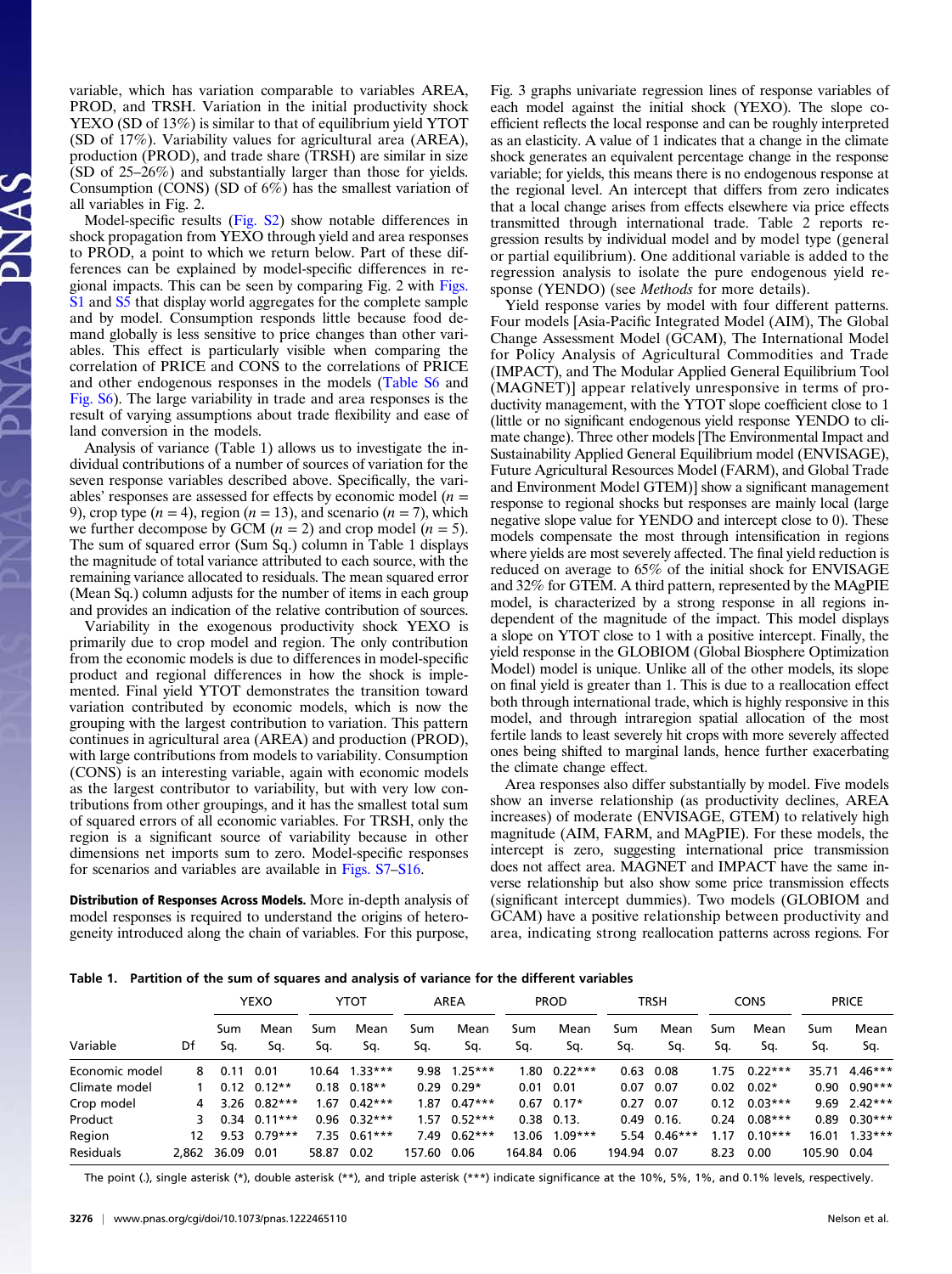

Fig. 3. Economic responses of model variables against YEXO, by model. The gray circles represent the PROD results on y axis versus YEXO input on the x axis, obtained in each model for the 13 regions, four crops, and seven scenarios of the analysis. The different lines represent results of univariate regressions for each variable against YEXO. The thick blue line corresponds to the regression on the gray circles; points for other variables are not displayed.

these two models, regions that are most affected by climate change decrease cultivated area and replace less profitable production with imports from more favorable areas. This reallocation pattern is also evident in the PROD regression, with slope much greater than 1 for these two models and a positive intercept. For these two models, production increases in regions with a small climate shock but in regions and crops where the negative effects are larger, production decreases, and imports grow.

Trade responses to the productivity shock are implicit in the intercept responses discussed above. The TRSH regression coefficients reinforce the observations above. GCAM and GLOBIOM are the most trade-responsive models. They reallocate a significant share of production across regions and are less dependent on local yield and area responses. IMPACT and MAGNET show an intermediate level of trade responsiveness, resulting in a PROD slope close to 1. Finally, AIM, ENVISAGE, GTEM, FARM, and

|  |  |  |  |  |  | Table 2. Regressions of economic responses to climate change shock (YEXO) by model |
|--|--|--|--|--|--|------------------------------------------------------------------------------------|
|--|--|--|--|--|--|------------------------------------------------------------------------------------|

| Model           |       | <b>YTOT</b> | YENDO <sup>†</sup> | <b>AREA</b> | <b>PROD</b> | <b>TRSH</b> | <b>CONS</b> | <b>PRICE</b> |
|-----------------|-------|-------------|--------------------|-------------|-------------|-------------|-------------|--------------|
| <b>AIM</b>      | Int   | $0.004**$   | $-0.001$           | 0.001       | $0.047***$  | $-0.038***$ | $0.011*$    | $-0.006$     |
|                 | Slope | $0.923***$  | $-0.143***$        | $-1.140***$ | $0.293***$  | $-0.216***$ | $0.122***$  | $-0.931***$  |
| <b>ENVISAGE</b> | Int   | $0.044***$  | $0.020***$         | $0.032***$  | $0.084***$  | $-0.063***$ | $0.020***$  | $-0.003$     |
|                 | Slope | $0.654***$  | $-0.679***$        | $-0.195***$ | $0.537***$  | $-0.331***$ | $0.205***$  | $-0.384***$  |
| <b>FARM</b>     | Int   | $0.018***$  | 0.001              | 0.018       | $0.055***$  | $-0.063***$ | 0.005       | $-0.011$     |
|                 | Slope | $0.717***$  | $-0.513***$        | $-0.694***$ | $0.262***$  | $-0.239***$ | $0.055*$    | $-0.788***$  |
| <b>GCAM</b>     | Int   | $-0.002$    | $-0.002$           | $0.315***$  | $0.283***$  | $-0.333***$ | $-0.030***$ | $0.035***$   |
|                 | Slope | $0.998***$  | 0.003              | $0.978***$  | $1.863***$  | $-1.871***$ | 0.015       | $-0.095***$  |
| <b>GLOBIOM</b>  | Int   | $0.098***$  | $0.114***$         | $0.119**$   | $0.189***$  | $-0.242***$ | $-0.028***$ | $0.137***$   |
|                 | Slope | $1.277***$  | $0.339***$         | 0.382.      | $1.436***$  | $-1.11***$  | $0.253***$  | $-1.272***$  |
| <b>GTEM</b>     | Int   | $-0.009$    | $-0.055***$        | 0.010       | $0.007***$  | $-0.063***$ | $0.014*$    | $-0.010$     |
|                 | Slope | $0.318***$  | $-1.192***$        | $-0.336***$ | $0.375***$  | $-0.261***$ | $0.127***$  | $-0.738***$  |
| <b>IMPACT</b>   | Int   | 0.010.      | 0.005              | $0.053***$  | $0.070***$  | $-0.115***$ | $-0.044***$ | $0.176***$   |
|                 | Slope | $0.881***$  | $-0.201***$        | $-0.210***$ | $0.802***$  | $-0.573***$ | $0.137***$  | $-0.490***$  |
| <b>MAGNET</b>   | Int   | $-0.017***$ | $-0.015**$         | $0.132***$  | $0.133***$  | $-0.138***$ | $-0.005$    | $0.073***$   |
|                 | Slope | $0.960***$  | $-0.021$           | $-0.440***$ | $0.916***$  | $-0.707***$ | $0.176***$  | $-1.462***$  |
| MAgPIE          | Int   | $0.179***$  | $0.181***$         | $-0.068*$   | 0.011       | $-0.012$    | $-0.004*$   | $0.204***$   |
|                 | Slope | $0.910***$  | $-0.459***$        | $-0.720***$ | 0.123       | $-0.113$    | 0.000       | $-0.676***$  |
| All models      | Int   | $0.036***$  | $0.022***$         | $0.058***$  | $0.090***$  | $-0.108***$ | $-0.011***$ | $0.068***$   |
|                 | Slope | $0.862***$  | $-0.330***$        | $-0.330***$ | $0.649***$  | $-0.538***$ | $0.102***$  | $-0.738***$  |

The point (.), single asterisk (\*), double asterisk (\*\*), and triple asterisk (\*\*\*) indicate significance at the 10%, 5%, 1%, and 0.1% levels, respectively. Summary statistics for the different regressions are available in [Table S7.](http://www.pnas.org/lookup/suppl/doi:10.1073/pnas.1222465110/-/DCSupplemental/pnas.201222465SI.pdf?targetid=nameddest=ST7) Int, intercept.  $<sup>†</sup>YENDO$  measures the yield endogenous response and is defined from the YTOT column as follows: YENDO =</sup>  $(1 + YTOT)/(1 + YEXO) - 1.$ 

AGRICULTURAL SCIENCES

**AGRICULTURAL**<br>SCIENCES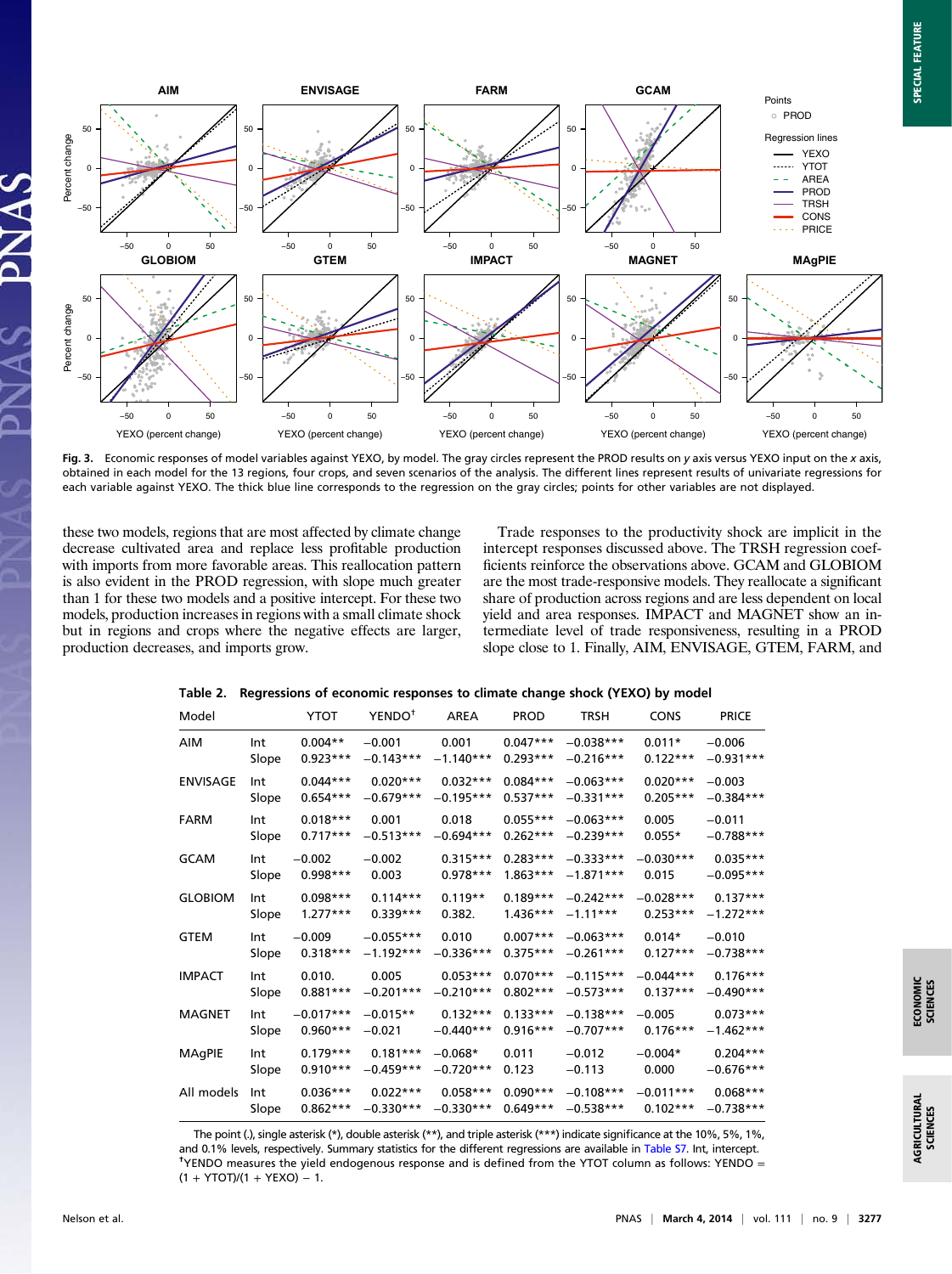MAgPIE are the least trade-responsive. This result is not unexpected as AIM, ENVISAGE, GTEM, and FARM are CGE models that rely on the Armington assumption (9) that generally results in less responsiveness to international price changes. The model-specific results of Table 2 confirm this smaller trade response characteristic of CGEs (see also [Table S8](http://www.pnas.org/lookup/suppl/doi:10.1073/pnas.1222465110/-/DCSupplemental/pnas.201222465SI.pdf?targetid=nameddest=ST8) for regression results on model type effects). MAgPIE also shows this pattern due to restrictive trade assumptions with self-sufficiency constraints.

Consumption responses are relatively small and differ little across the models. Two models (GCAM and MAgPIE) do not include endogenous consumption change. For the seven other models, endogenous consumption responses are smaller than for other variables. GLOBIOM has the strongest effect (0.26 slope), followed by IMPACT, MAGNET, and ENVISAGE. Hence, across the models included here, at least three quarters of climate change responses occur through land use change, management intensity, and trade adaptation.

# **Discussion**

This paper offers a systematic comparison of responses of the food system to climate change across a large set of global economic models. The same economic behaviors are represented in the models and their results are qualitatively similar. With a negative productivity effect from climate change, prices increase and trigger more intensive management practices, area expansion, reallocation through international trade, and reduced consumption. However, the relative magnitude of these responses varies widely across the models, reflecting differences in model structure and parameterization. The distribution and magnitude of these effects are of crucial importance because of their effects on human well-being.

Our analysis shows that all models transfer a large part of the climate change shock to production-side and trade responses. An important implication of this is that analyses that limit climate change impact to biophysical effects alone significantly underestimate our capacity to respond. However, the models disagree on whether area or yield responses will be most important locally, and on the role of exploiting international comparative advantage. In addition, although the average consumption effect is relatively small, the price increases caused by the inelastic nature of global demand are likely to significantly increase food costs for the poor, with especially negative effects for the poor in rural areas who will also see reduced income from production side effects.

Model Specification and Parameterization. Both model structure and parameter choice affect the results. Parameter choice is the most obvious way in which modeling teams represent their perspectives about the future. For example, on the demand side, how quickly will other Asian countries follow Japan in reducing rice consumption as incomes rise (represented as declining income elasticities)? On the supply side, how easy is it to switch from wheat to maize in Canada or Russia if temperatures rise? How much tropical forest can be converted to agricultural land and how easy is that conversion? The CGE models all have their roots in the Global Trade Analysis Project database and the CGE optimizing approach (10) and so have similar model specifications but parameterization choices result in very different outcomes. For instance, ENVISAGE and FARM absorb on average onethird of the climate shock through intensification but for GTEM it is as much as two-thirds. AIM and MAGNET parameterization results in most of the response taking place in area expansion.

Model specification choices can also influence the results. For example, in the case of trade, some models (e.g., GLOBIOM, GCAM, and IMPACT) rely on an integrated world market representation, which could overstate the degree of trade response (11), whereas others use Armington elasticities which tend to restrict trade (CGE models) (12) or self-sufficiency constraints (MAgPIE). With respect to land, both GLOBIOM and MAgPIE have a full representation of land use and allocate it through an optimization process with high spatial resolution, whereas, for instance, the IMPACT model only considers cropland and assumes it can be expanded as needed without constraint. On the CGE side, land representation also varies strongly, from the simplified structure of substitution found in GTEM or ENVIS-AGE that does not consider land expansion into forest to MAGNET that relies on a land supply curve calibrated on a biophysical model (13). Finally, endogenous yield adjustments can differ widely between a CGE, which represents substitution with factors such as capital and labor; a bottom-up model like GLOBIOM, which explicitly represents switches between different management systems and the relocation of production between different grid-cell locations (14); and, for instance, MAgPIE, which features an endogenous mechanisms of public and private investments in agricultural productivity (15).

From Comparison to Improvement. This model comparison exercise has not only enhanced understanding of the different economic responses of agriculture to climate change; it has also created a systematic process for improvement of model input data, integration with other models, and sharing of modeling insights.

A first set of envisioned improvements is more detailed assessment and, as appropriate, harmonization of specific types of model parameters and drivers. For instance, price and income elasticities are all currently sourced from different datasets with little assessment of their appropriateness for long-term scenarios. Although progress was made toward a standardized language with respect to scenario assumptions such as macroeconomic drivers, exogenous productivity paths, and behavioral parameters, further efforts on protocol development and simulation experiments are needed to effectively compare model behavior. Finally, harmonization of some base data would also be beneficial, but this appears especially challenging, with CGE models relying on different versions of the GTAP database and partial equilibrium models aligned with FAOSTAT data but with different starting years. Still, some diversity in model approaches will and should remain because of the inherent uncertainty about the future of demand, trade, technological progress, and other processes (16).

Model integration under a common protocol of data exchange also constitutes a great potential for future improvement of models and overall assessments. This study has compared the results from 63 climate, crop, and economic model combinations, with standardized procedures allowing full tracing of modeling assumptions on choice of RCP, GCM, and level of CO2 fertilization. Further harmonization with more detailed geographical scales and products would also allow improvements in future analysis and systematize the distinction of management systems and spatially explicit analyses.

Finally, this exercise has focused on improving the model integration process. However, it has omitted some potential large biophysical effects of climate change, including  $CO<sub>2</sub>$  fertilization effects on crops and weeds, plant nutrient management choices, ozone damage, extreme events, or biotic stresses. In addition, it has ignored the potential for policy and program responses around the world to facilitate or hinder adaption to these challenges. Attention to these topics should be high on the agenda for future research across the modeling chain. The collective experience gained in this first exercise of model integration and comparison will help to improve current estimates, and to refine the contribution of economic models to the full chain uncertainty.

### Methods

Climate Data. Climate model inputs were provided by the HadGEM2-ES (17) and IPSL-CM5A-LR (18) GCMs using the RCP 8.5, the most extreme of the RCPs developed for the IPCC's Fifth Assessment Report (19). This RCP has